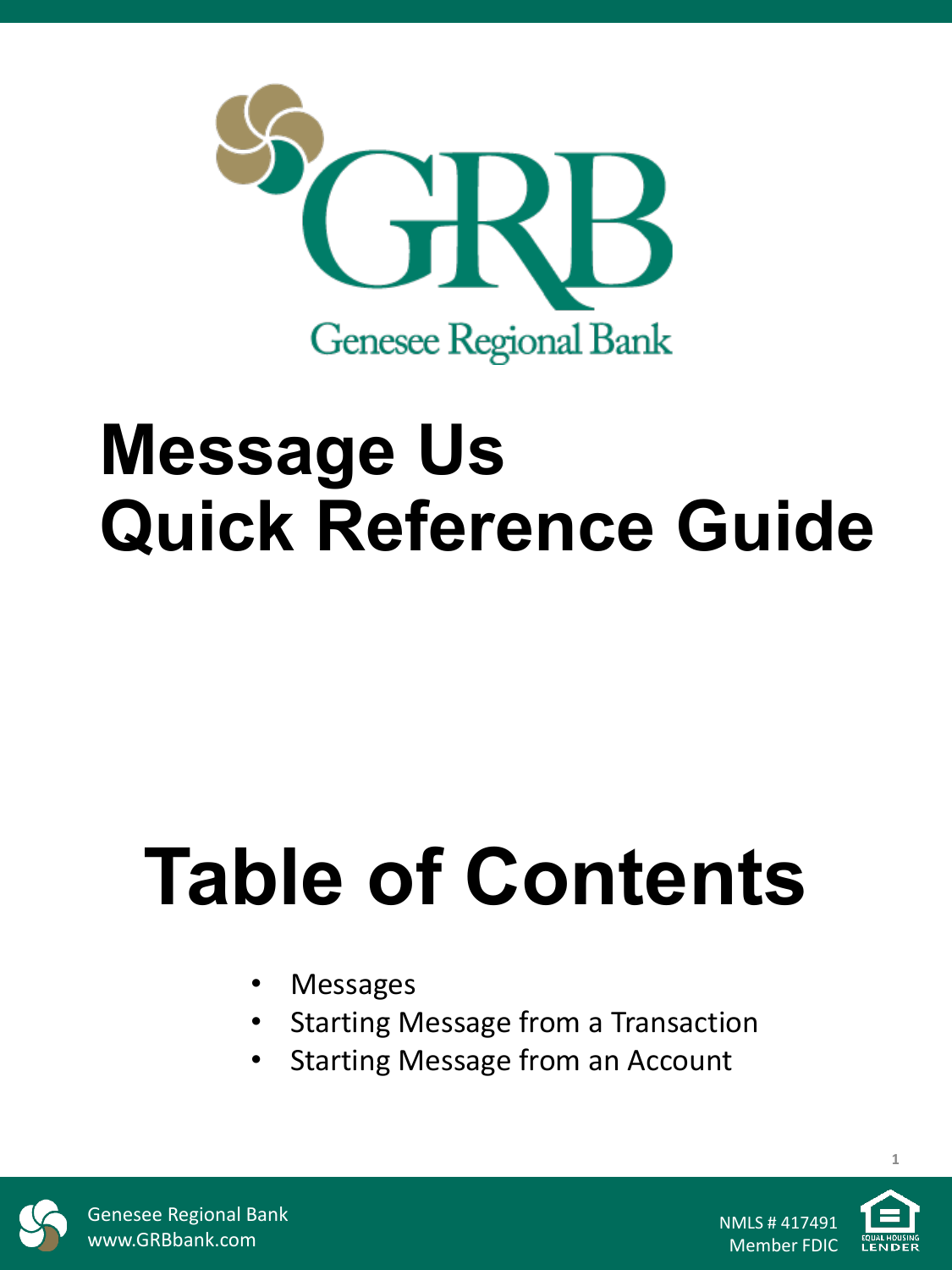### **Message Us Quick Reference Guide**

#### **Messages**

- GRBbank enables you to initiate a secure conversation during business hours.
- To send GRB support team a message, click *Messages* in the left menu or flyout menu, or start the conversation right from the dashboard





Genesee Regional Bank www.GRBbank.com

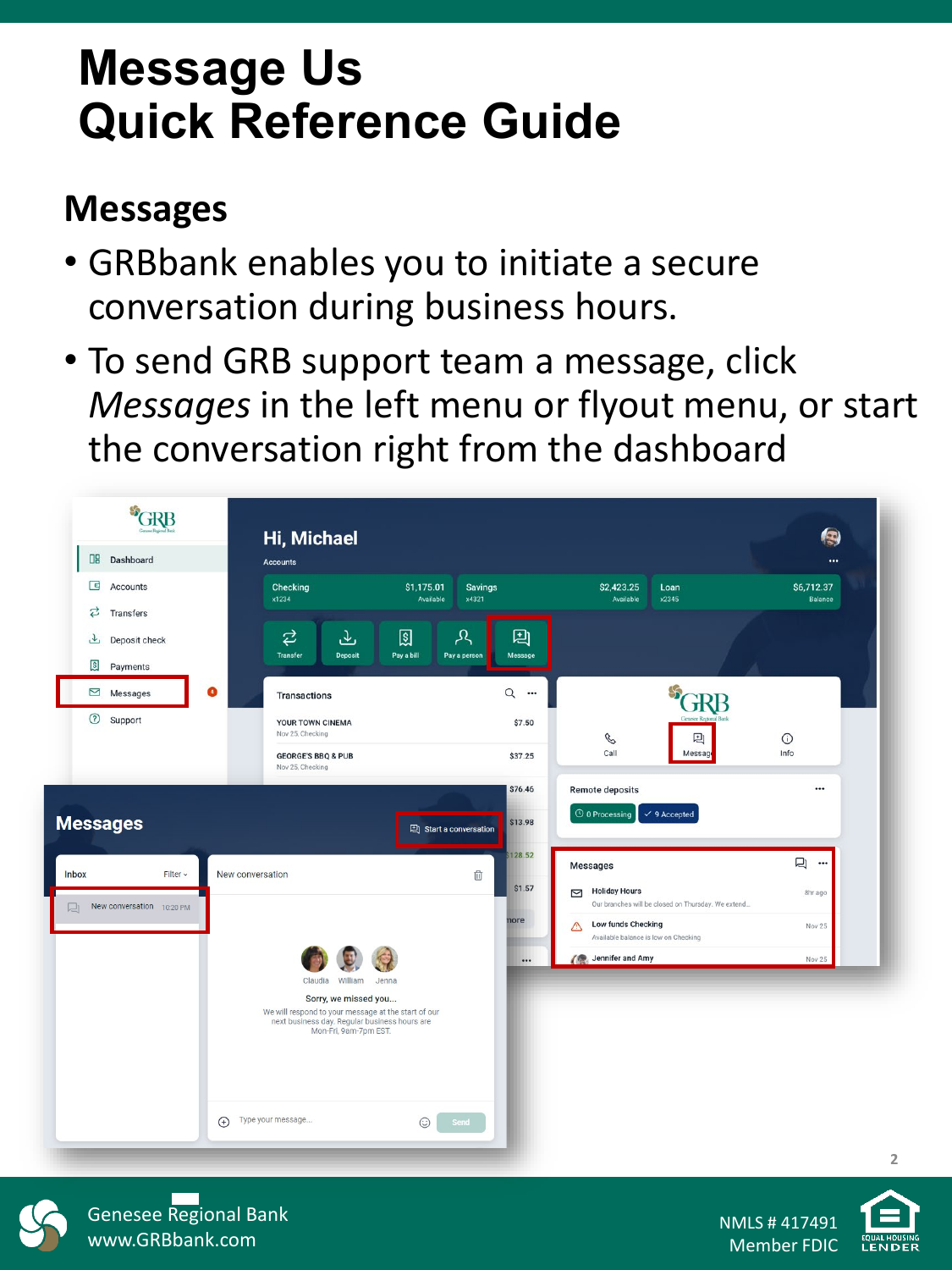#### **Messages - Mobile View**



app notification that a new<br>message is available in GRBbank.

message. Simply click on the

notification to continue.





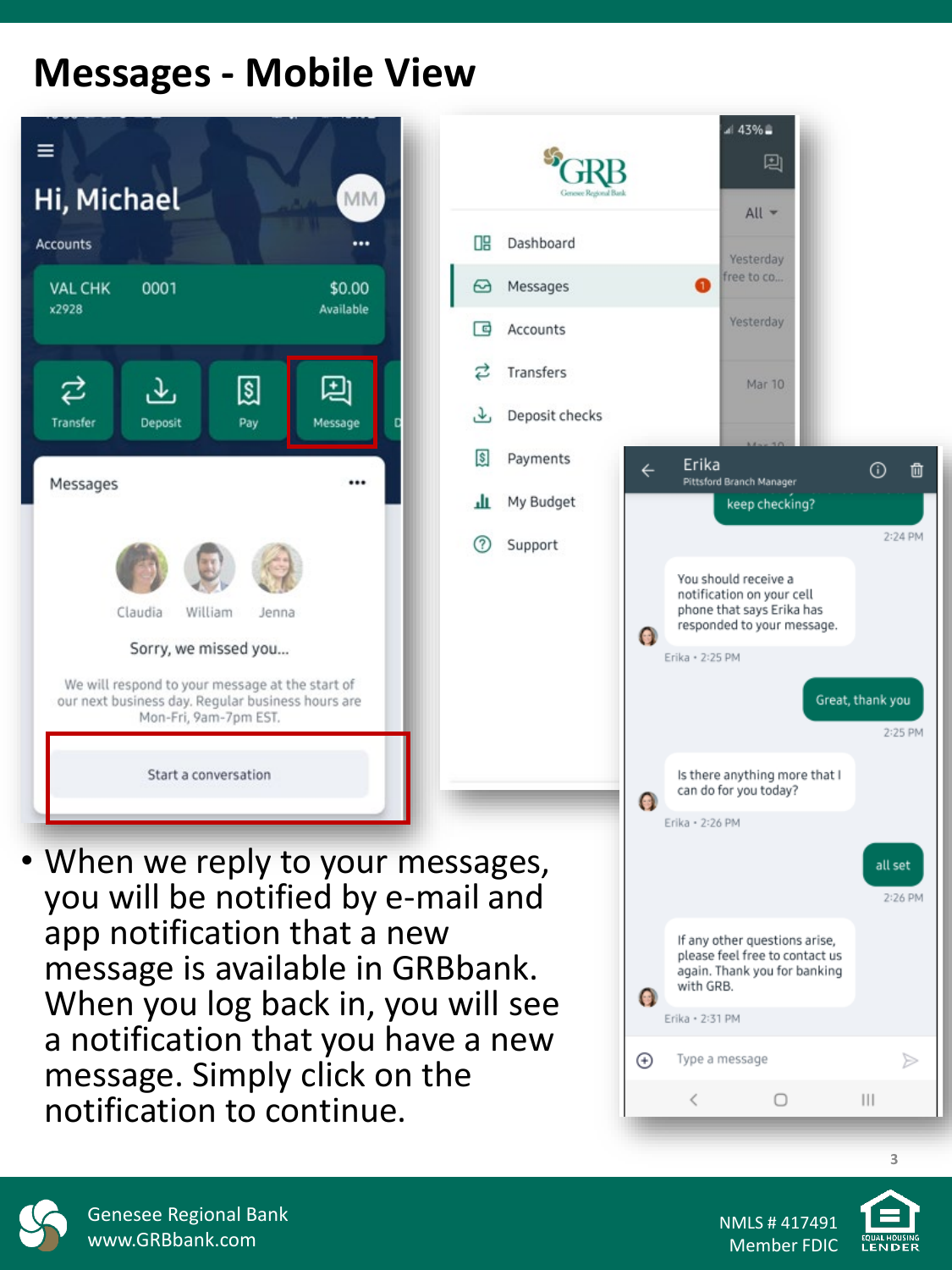#### **Starting Messages from your transaction**

- Select the transaction you would like to ask us about. Click *Ask us about this transaction*
- Choose to start a new conversation or add it to an existing message
- The message is created or updated with a snip of the transaction in question so the GRB support team can easily assist you
- Add your message and click *Send*

| <b>Transaction details</b>                         | $\left\langle \right\rangle$                                                                                                                          |   |
|----------------------------------------------------|-------------------------------------------------------------------------------------------------------------------------------------------------------|---|
| <b>INTEREST DEPOSIT</b><br>12/31/2021<br>$+ $0.02$ | New conversation                                                                                                                                      | 血 |
| Add tags<br>ଚା                                     |                                                                                                                                                       |   |
| Add notes<br>目                                     | Claudia<br>William<br>Jenna                                                                                                                           |   |
| Add images<br>൚<br>$\,+\,$                         | Sorry, we missed you<br>We will respond to your message at the start of our<br>next business day. Regular business hours are<br>Mon-Fri, 9am-7pm EST. |   |
| Ask us about this transaction<br>?)                |                                                                                                                                                       |   |
| Add to a conversation                              |                                                                                                                                                       |   |
| Start a new conversation                           | $\circledR$<br>(\$) Transaction                                                                                                                       |   |
| Call us at (585) 249-1540                          | <b>INTEREST DEPOSIT</b><br>$+ $0.02$<br>Gianna Savings<br>Dec 31, 2021                                                                                |   |
|                                                    | Type your message<br><b>Send</b><br>(∷<br>$+$                                                                                                         |   |



**4**